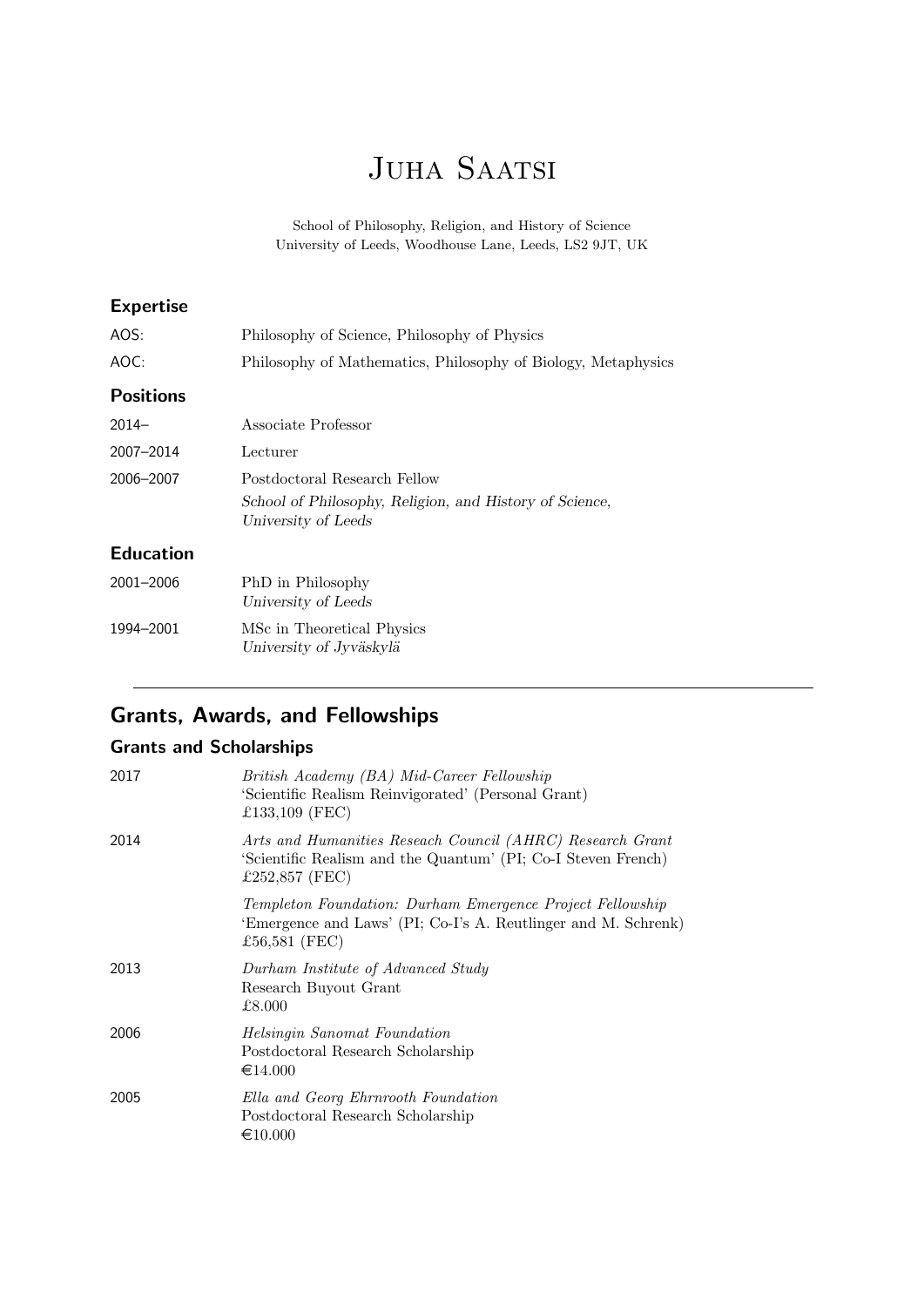## Research Awards

| 2020    | University of Leeds:<br>Faculty of Arts Study Leave<br>£9000.                                              |
|---------|------------------------------------------------------------------------------------------------------------|
| 2019    | University of Leeds:<br>Research mobility Award<br>£1911.                                                  |
| 2010-16 | University of Leeds:<br>Faculty of Arts International Conference fund<br>£500 biennially (maximum amount). |
| 2012    | University of Leeds:<br>Faculty of Arts Study Leave<br>£1500.                                              |
| 2011    | University of Leeds:<br>WUN Research Mobility Programme award.                                             |
|         |                                                                                                            |

# Visiting Research Fellowships (funded)

| 2018 | University of Kyoto<br>The Faculty of Letters, November 2018<br>"Reexamination of the scientific realism debate from a historical perspective" (Prof. Iseda) |
|------|--------------------------------------------------------------------------------------------------------------------------------------------------------------|
| 2015 | NTU Singapore<br>Humanities and Social Science (Philosophy), November 2015                                                                                   |
| 2015 | University of California San Diego<br>Philosophy Department, April 2015                                                                                      |
| 2014 | LMU (Münich) Center for Advanced Studies<br>MCMP visiting fellowship, October 2014                                                                           |
| 2013 | Durham University:<br>Institute of Advanced Study, September–December 2013                                                                                   |
| 2011 | University of Sydney:<br>Sydney Centre for the Foundations of Science, September-December 2011                                                               |

## Other Research Fellowships (funded)

| 2014 | Durham Emergence Project:                                |
|------|----------------------------------------------------------|
|      | Fellowship (Templeton Foundation), Sept 2014–August 2015 |

# Teaching Awards and Funding

| 2010 | University of Leeds:<br>Faculty of Arts Teaching Development Prize.           |
|------|-------------------------------------------------------------------------------|
| 2009 | PRS Subject Centre:<br>Grant for <i>VLE Wiki as a philosophy assessment</i> . |

# Publications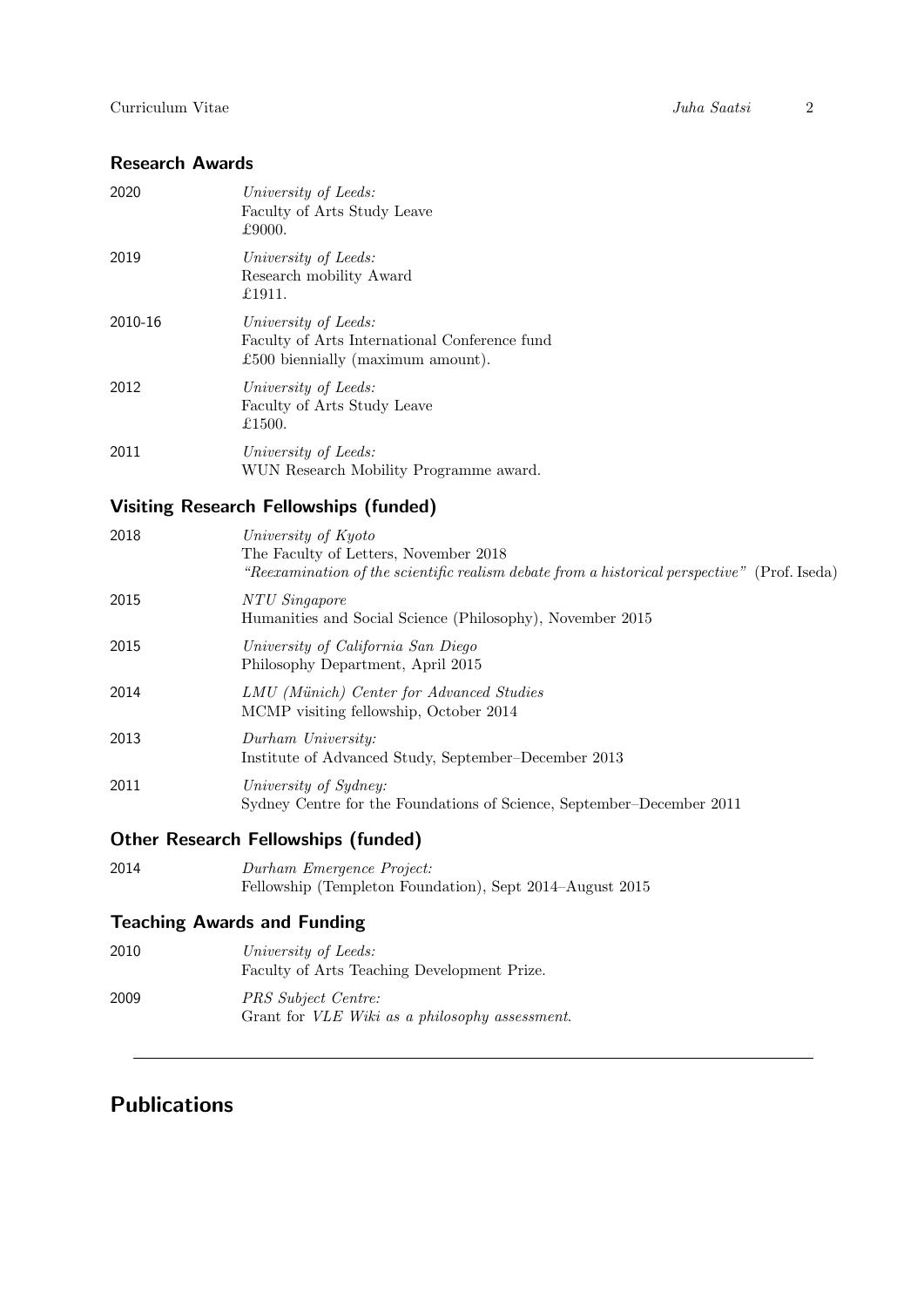## Books

| 2020 | (VI) Scientific Realism and the Quantum,<br>S. French and J. Saatsi (Eds.), Oxford University Press, 2020.                                                                                |
|------|-------------------------------------------------------------------------------------------------------------------------------------------------------------------------------------------|
| 2018 | (V) Explanation Beyond Causation<br>A. Reutlinger and J. Saatsi (Eds.), Oxford University Press, 2018.                                                                                    |
|      | (IV) The Routledge Handbook of Scientific Realism<br>J. Saatsi (Ed.), Routledge, 2018.                                                                                                    |
| 2014 | The Bloomsbury Companion to the Philosophy of Science<br>(III)<br>S. French and J. Saatsi (Eds.), Bloomsbury.<br>(Second, expanded paperback edition of the <i>Continuum Companion</i> .) |
| 2011 | The Continuum Companion to the Philosophy of Science<br>(11)<br>S. French and J. Saatsi (Eds.), Continuum Publishing, 2011.                                                               |
| 2006 | On Structural Foundations of Quantum Gravity<br>(1)<br>D. Rickles, S. French and J. Saatsi (Eds.), Oxford University Press, 2006.                                                         |

## Research articles

| Forthcoming | (36) 'Explanatory Power: Factive vs. Pragmatic Dimensions',<br>in Scientific Understanding and Representation: Modeling in the Physical Sci-<br>ences, Lawler, Khalifa, Shech (eds.), Routledge, forthcoming. |
|-------------|---------------------------------------------------------------------------------------------------------------------------------------------------------------------------------------------------------------|
| 2022        | $(35)$ '(In)effective realism?',<br>European Journal of Philosophy of Science, 2022.                                                                                                                          |
| 2021        | (34) 'Scientific Realism and Underdetermination in Quantum Theory',<br>M. Egg and J. Saatsi, <i>Philosophy Compass</i> , 16(11), 2021.                                                                        |
|             | (33) 'Non-causal Explanations in Physics',<br>The Routledge Handbook of Philosophy of Physics,<br>E. Knox and A. Wilson (Eds.), Routledge, 2021.                                                              |
| 2020        | (32) Truth vs. Progress Realism about Spin',<br>Scientific Realism and the Quantum, S. French and J. Saatsi (Eds.), Oxford<br>University Press, 35–54, 2020.                                                  |
| 2019        | (31) 'Mathematics and Explanatory Generality: Nothing but Cognitive Salience',<br>R. Knowles and J. Saatsi, <i>Erkenntnis</i> , 86: 1119-ro37, 2021.                                                          |
|             | (30) 'Realism and Explanatory Perspectives',<br>Understanding Perspectivism: Scientific challenges and methodological prospects,<br>M. Massimi and C. McCoy (Eds.), Routledge, 2019.                          |
|             | (29) 'Scientific Realism Meets Metaphysics of Quantum Mechanics',<br>Philosophers Look at Quantum Mechanics,<br>Alberto Cordero (ed.), Springer, 2019.                                                        |
|             | (28) 'Explanatory Abstractions', L. Jansson and J. Saatsi,<br>British Journal for the Philosophy of Science, 70: 817-44, 2019.                                                                                |
| 2018        | (27) 'Taking Reductionism to the Limit: How to Rebut the Anti-reductionist Argu-<br>ment from Infinite Limits', J. Saatsi and A. Reutlinger,<br>Philosophy of Science, 85: $455-82$ , 2018.                   |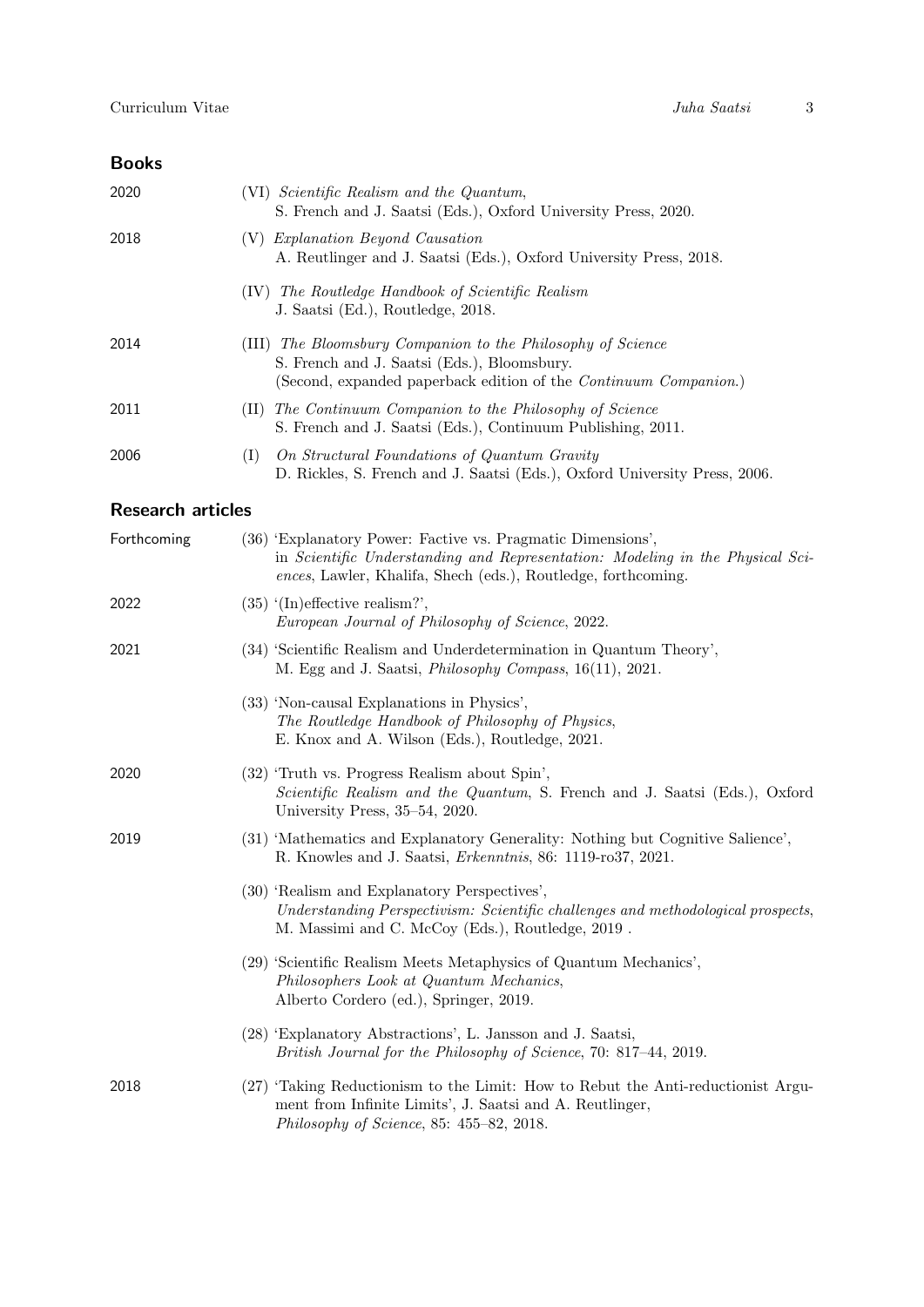|      | (26) 'Symmetries and Explanatory Dependencies in Physics',<br><i>Explanation Beyond Causation</i> , S. French and J. Saatsi,<br>A. Reutlinger & J. Saatsi (eds), 185–205. Oxford University Press, 2018. |
|------|----------------------------------------------------------------------------------------------------------------------------------------------------------------------------------------------------------|
|      | (25) 'On Explanations from "Geometry of Motion"',<br>British Journal for the Philosophy of Science, 69: 253–273, 2018.                                                                                   |
|      | $(24)$ 'Realism and the Limits of Explanatory Reasoning',<br>The Routledge Handbook of Scientific Realism,<br>J. Saatsi (ed.), Routledge, 200-11, 2018.                                                  |
| 2017 | (23) 'Dynamical Systems Theory and Explanatory Indispensability',<br>Philosophy of Science, Volume $84(5)$ , 892-904, 2017.                                                                              |
|      | (22) 'Explanation and Explanationism in Science and Metaphysics',<br>Metaphysics and the Philosophy of Science: New Essays, 162-91,<br>M. Slater and Z. Yudell (eds), Oxford University Press, 2017.     |
|      | (21) 'Replacing Recipe Realism',<br>Synthese, 194(9), 3233-44, 2017.                                                                                                                                     |
|      | (20) 'Structuralism with and without Causation',<br><i>Synthese</i> , 194: 2255–71, 2017.                                                                                                                |
| 2016 | $(19)$ 'What is theoretical progress of science?',<br><i>Synthese</i> , $1-21$ , First Online, 2016.                                                                                                     |
|      | (18) 'Models, Idealisations, and Realism',<br>Models and Inferences in Science,<br>E. Ippoliti, F. Sterpetti, and T. Nickles (eds), 173-189, Springer, 2016.                                             |
|      | (17) On the "Indispensable Explanatory Role" of Mathematics',<br>Mind, 125, 1045–1070, 2016.                                                                                                             |
| 2015 | $(16)$ 'Historical inductions, Old and New',<br>Synthese, 196(10), 3979-3993, 2019.<br>DOI:10.1007/s11229-015-0855-5.                                                                                    |
| 2014 | (15) 'Inconsistency and Scientific Realism',<br>Synthese, 191, 13, 2941-2955, 2014.                                                                                                                      |
| 2013 | (14) 'Reassessing Woodward's Account of Explanation: Regularities, Counterfactuals.<br>and Non-causal Explanations', J. Saatsi and M. Pexton,<br>Philosophy of Science, $80, 613-624, 2013$ .            |
| 2012 | (13) 'Mathematics and Program Explanations',<br>Australasian Journal of Philosophy, 90, 579-84, 2012.                                                                                                    |
|      | (12) 'Scientific Realism and Historical Evidence',<br>EPSA Philosophy of Science: Amsterdam 2009,<br>de Regt et al. (eds), Springer, $329-40$ , $2012$ .                                                 |
| 2011 | (11) 'Idealized Models as Inferentially Veridical Representations',<br>Models, Simulations, and Representations,<br>C. Imbert & P. Humphreys (eds), Routledge, $234-49$ , $2011$ .                       |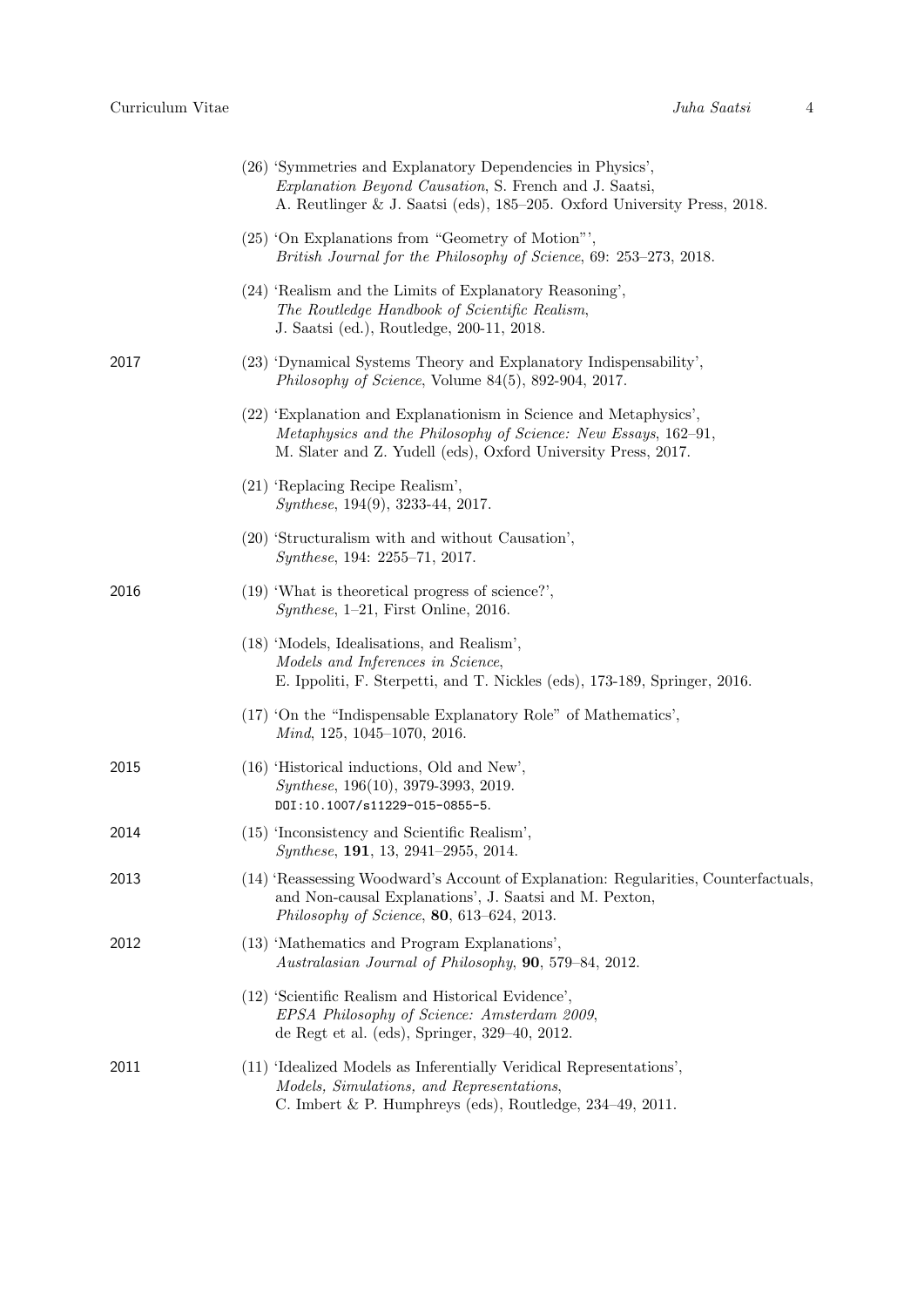|                                  |       | (10) 'The Enhanced Indispensability Argument: Representational vs. Explanatory<br>Role of Mathematics in Science',<br>British Journal for the Philosophy of Science, 62, 143-54, 2011.                   |
|----------------------------------|-------|----------------------------------------------------------------------------------------------------------------------------------------------------------------------------------------------------------|
|                                  | (9)   | 'Miraculous Success? Inconsistency and Untruth in Kirchhoff's Diffraction The-<br>ory', J. Saatsi and P. Vickers),<br>British Journal for the Philosophy of Science, 62, 29–46, 2011.                    |
| 2009                             | (8)   | 'Form vs. Content Driven Arguments for Realism',<br>New Waves in Philosophy of Science, (Eds.) P.D. Magnus & J. Busch, Palgrave<br>Macmillan, 8-28, 2009.                                                |
|                                  | (7)   | 'Whence <i>Ontological</i> Structural Realism?',<br><i>EPSA Epistemology and Methodology of Science, M. Suarez et al. (eds), Springer,</i><br>$255 - 65$ , $2009$ .                                      |
| 2008                             | (6)   | 'Eclectic Realism: the Proof of the Pudding',<br>Studies in History and Philosophy of Science, 39, 273–76, 2008.                                                                                         |
| 2007                             | (5)   | 'Living in Harmony: Nominalism and the Explanation ist Argument for Realism',<br>International Studies in the Philosophy of Science, 21, 19-33, 2007.                                                    |
| 2006                             | (4)   | 'Realism about Structure: the Semantic View and Non-linguistic Representa-<br>tions' S. French and J. Saatsi,<br>Philosophy of Science, <b>73</b> , 548–59, 2006.                                        |
|                                  | (3)   | 'Ramsey fication and Theoretical Content', J. Melia and J. Saatsi,<br>British Journal for the Philosophy of Science 57, 561–85, 2006.                                                                    |
| 2005                             | (2)   | 'Reconsidering the Fresnel-Maxwell theory shift: how the realist can have her<br>cake and EAT it too',<br>Studies in History and Philosophy of Science 36, 509-38, 2005.                                 |
|                                  | (1)   | 'On the Pessimistic Induction and Two Fallacies',<br>Philosophy of Science, $72$ (5), $1088-98$ , $2005$ .                                                                                               |
|                                  |       | Reprinted in <i>Philosophy of Science: The Central Issues</i> , 2nd ed.,<br>Cover, Curd and Pincock (eds), W.W.Norton, 2012.                                                                             |
| <b>Surveys and introductions</b> |       |                                                                                                                                                                                                          |
| 2020                             | (vi)  | 'Introduction', S. French and J. Saatsi, Scientific Realism and the Quantum, S. French<br>and J. Saatsi (Eds.), Oxford University Press, 1-16, 2020.                                                     |
| 2018                             | (v)   | 'Introduction: Scientific Realism in the 21st Century', The Routledge Handbook<br>of Scientific Realism, J. Saatsi (ed.), 1–4, Routledge, 2018.                                                          |
|                                  | (iv)  | 'Introduction: Scientific Explanation Beyond Causation', A. Reutlinger and<br>J. Saatsi, <i>Explanation Beyond Causation</i> , A. Reutlinger & J. Saatsi (Eds.), 1-11,<br>Oxford University Press, 2018. |
| 2013                             | (iii) | 'Scientific Realism', Oxford Bibliographies Online, 2013.                                                                                                                                                |
| 2011                             | (ii)  | 'Introduction', S. French and J. Saatsi, The Continuum Companion to the Philo-<br>sophy of Science, S. French & J. Saatsi (eds), Continuum Publishing, $1-11$ , 2011.                                    |
|                                  | (i)   | 'Travelling in New Directions', S. French and J. Saatsi, The Continuum Com-<br>panion to the Philosophy of Science, S. French & J. Saatsi (eds), Continuum<br>Publishing, 337-58, 2010                   |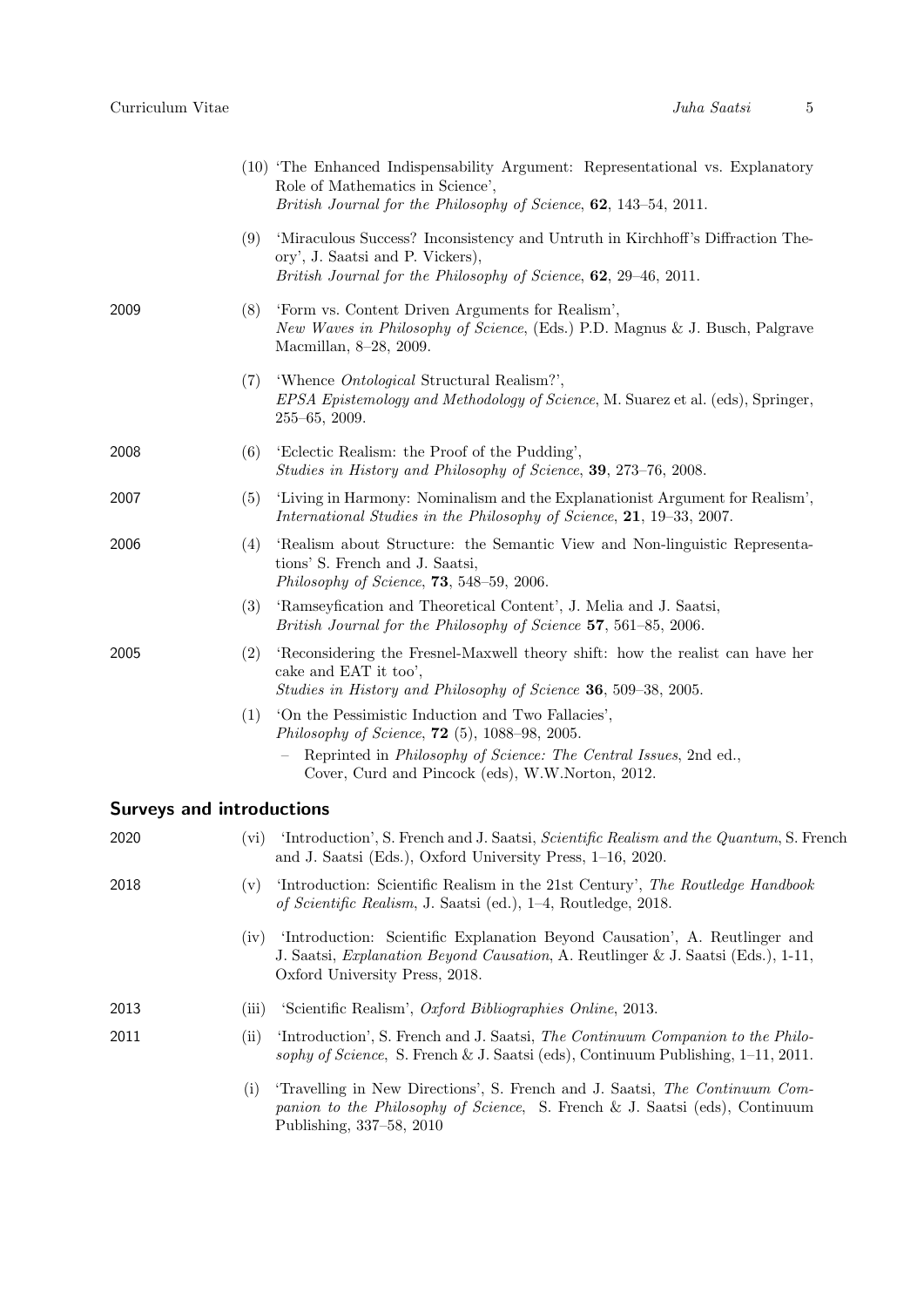| Revised for The Bloomsbury Companion to the Philosophy of Science, 357– |  |  |  |  |  |
|-------------------------------------------------------------------------|--|--|--|--|--|
| 377, 2014.                                                              |  |  |  |  |  |

# Reviews

| 2017           | (f) | A pluralist account of non-causal explanation in science and mathematics'<br>Contribution to a review symposium on <i>Because Without Cause</i> , by M. Lange,<br><i>Metascience</i> , 27: 3-9, 2018. |
|----------------|-----|-------------------------------------------------------------------------------------------------------------------------------------------------------------------------------------------------------|
| 2014           | (e) | Review of The Material Realization of Science, by Hans Radder, Metascience<br>$23, 339 - 341, 2014.$                                                                                                  |
| 2012           | (d) | Review of <i>Mathematics and Scientific Representation</i> , by Chris Pincock, <i>Notre</i><br>Dame Philosophical Reviews, 2012.                                                                      |
| 2011           | (c) | Review of Mathematics and Reality, by Mary Leng, The Bulletin of Symbolic<br><i>Logic</i> , <b>17</b> , 267–8, 2011.                                                                                  |
| 2009           | (b) | Contribution to a review symposium on <i>Exceeding Our Grasp</i> , by Kyle P. Stan-<br>ford, <i>Metascience</i> , <b>18</b> , $355-62$ , $2009$ .                                                     |
| 2007           | (a) | Review of Rationality and Reality: Conversations with Alan Musgrave, (Eds.)<br>C. Cheyne & J. Worrall, <i>Metascience</i> , <b>16</b> , 271–5, 2007.                                                  |
| <b>Popular</b> |     |                                                                                                                                                                                                       |
| 2019           | (A) | 'What Do We Know? A Quantum Perspective', <i>Institute of Arts and Ideas</i> ,<br>https://iai.tv/articles/what-do-we-know-a-quantum-perspective-auid-1253                                             |
| On teaching    |     |                                                                                                                                                                                                       |
| 2011           | (A) | 'VLE Wiki as a Philosophy Assessment' (with I. Danka), <i>Discourse</i> , 10.                                                                                                                         |

# Presentations

# Public Lectures

| (9) | 'Skepticism about scientific knowledge: history and current relevance'<br>Leeds Central Library<br>18. November 2019.                          |
|-----|------------------------------------------------------------------------------------------------------------------------------------------------|
| (8) | 'What do we know about the nature of light?'<br>Sidmouth Science Festival<br>12. October 2019.                                                 |
| (7) | Photons: do we know how to make sense of quantum physics?<br>$HPS-in-Focus$<br>Leeds, 11. December 2018.                                       |
| (6) | 'Light: does physics tell us what it is?'<br>$HPS-in-Focus$<br>Leeds, 27. November 2018.                                                       |
| (5) | 'Skepticism about scientific knowledge: history and current relevance'<br>$HPS-in-Focus$<br>Leeds, 20. November 2018.                          |
| (4) | The Barr-Stroud Rangefinder, or, The Magic and Mayhem of Optics' (with<br>K. While and G. Radick)<br>HPS in 20 Objects<br>Leeds, 23. May 2017. |
|     |                                                                                                                                                |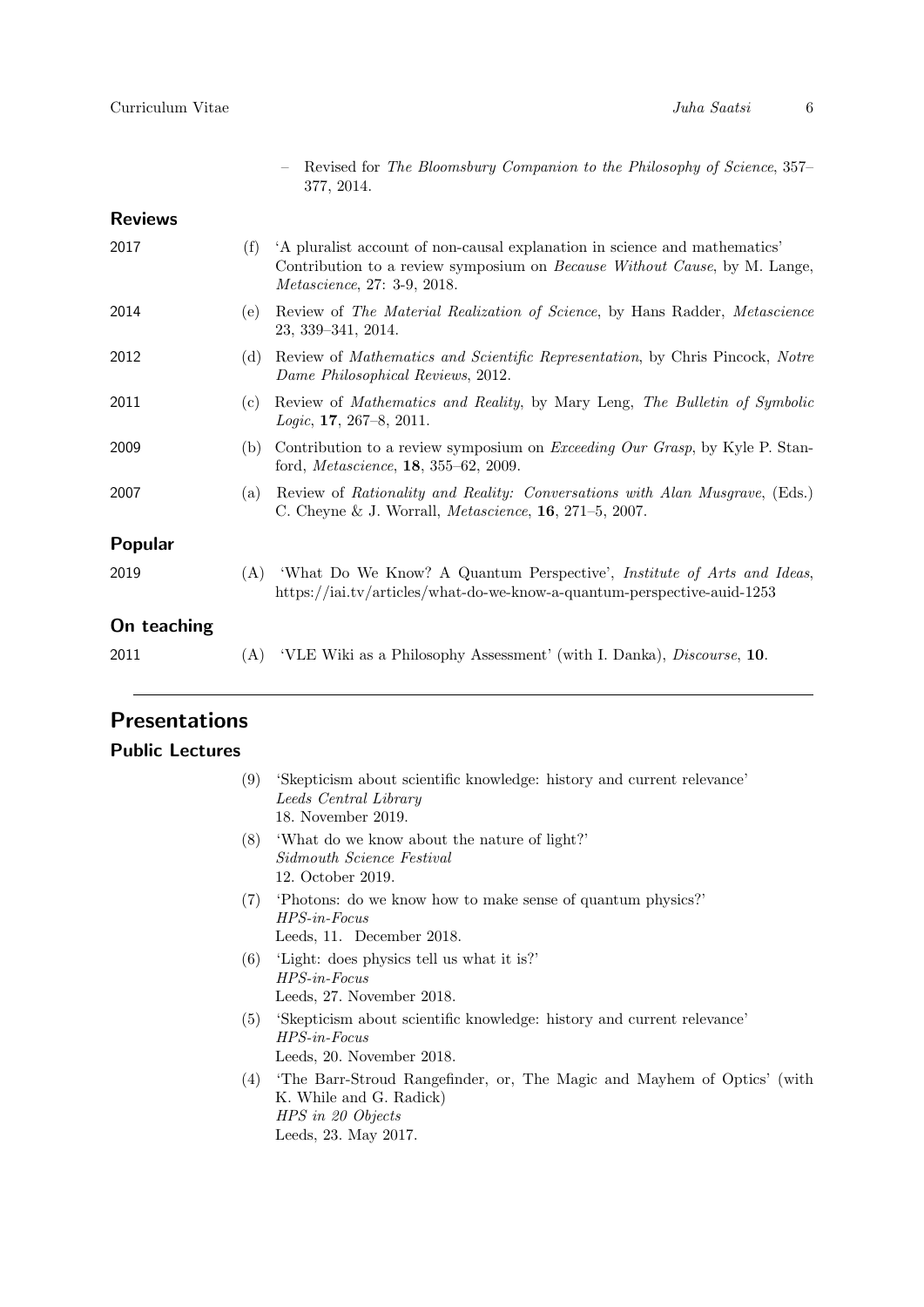- (3) 'Navigating the many interpretations of QM' (with S. French) 2016 British Science Festival Swansea, 7. Sept. 2016.
- (2) 'Scoping out what's real: limits of observation and scientific realism' HPS in 20 Objects Leeds, 19. Apr. 2016.
- (1) 'What do we know about the nature of light?' Institute of Advanced Studies Public Lecture Durham, 5. Nov. 2013.

#### Invited Research Talks

- (43) 'Understanding-first' Approach to Non-causal Explanations Ernst Mach workshop IX, Prague, 17.–18. Sept. 2020.
- (42) Quantum Theory, Progress and Scientific Realism How Quantum Mechanics Changed Philosophy, Wuppertal, 16.–17. Jan. 2020.
- (41) Explanatory power: Modal vs. pragmatic dimensions Scientific Understanding and Representation, Bordeaux, 5.–6. Feb. 2019.
- (40) Which explanations in science are metaphysical (and why) Metaphysical Explanation in Science (FraMEPhys), Birmingham, 10.–11. Jan. 2019.
- (39) 'Scientific realism and the "special sciences": nothing special' Japan Association of Philosophy of Science Fall meeting, Tokyo, 10. Nov. 2018.
- (38) 'Local vs. Global Debates about Scientific Realism' 51st Annual meeting of the Philosophy of Science Society, Japan, Kyoto, 13- 15. Oct. 2018.
- (37) 'Scientific realism about spin' 13th International Ontology Congress, San Sebastian, 2-6. Oct. 2018.
- (36) 'Mathematics, Explanatory Generality, and Ontological Commitment' University of Milan, 20. Nov. 2017.
- (35) 'On the unprofitability of global realism debates' Workshop on Meta-level debates in Philosophy, New College of the Humanities, 10. Nov. 2017.
- (34) 'Mathematics, Explanatory Generality, and Ontological Commitment' Workshop on non-causal and mathematical explanations, Sorbonne, Paris, 28-29. June 2017.
- (33) 'Scientific Realism meets Metphysics of QM' NYU Abu Dhabi, 30. March 2017.
- (32) 'Mathematics, Explanatory Generality, and Ontological Commitment' Workshop on Simplicity in Science and Metaphysics, Leeds, 25. Apr. 2017.
- (31) 'Scientific Realism and Quantum Mechanics' 12th International Ontology Congress, San Sebastian, 2-7. Oct. 2016.
- (30) 'Accommodating Idealisations: A Realist Guide' Realism and Idealisations Workshop Durham University, July. 2016.
- (29) 'Scientific Realism and the Limits of Explanatory Reasoning' International Scientific Realism Workshop Kyoto University, 30-31. July 2016.
- (28) 'Anti-reductionism and RG Explanation of Universality' University of Guelph, 4. May 2016.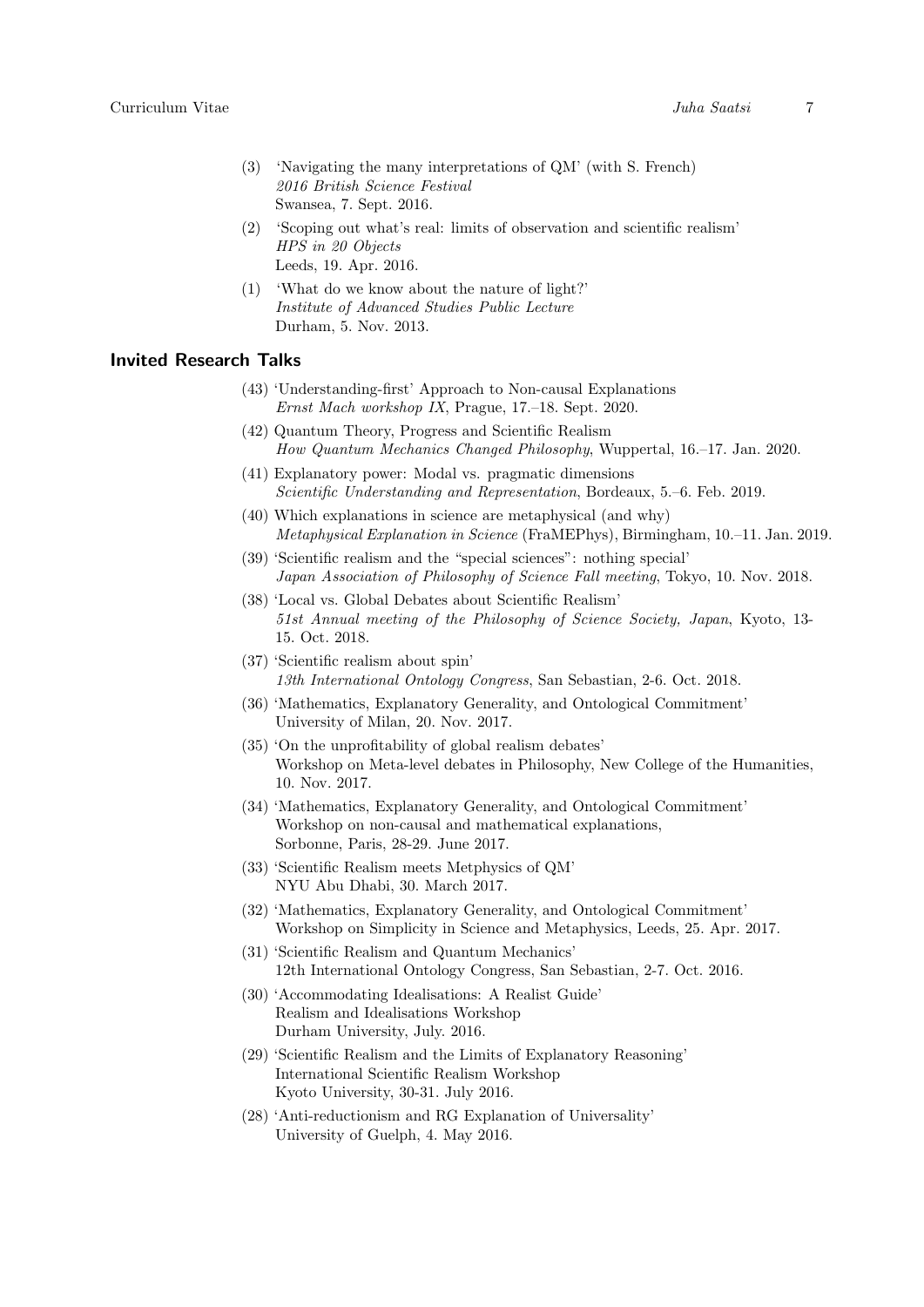- (27) 'Explanatory Abstractions' CamPoS, the Cambridge Philosophy of Science seminar University of Cambridge, 17. Feb. 2016.
- (26) 'Explanatory Abstractions and Mathematical Abstracta' Abstract Objects: from Explanation to Existence (workshop) University of Santiago de Compostela, 19-20. Jan. 2016.
- (25) 'Replacing Recipe Realism' NTU Singapore, Nov. 2015.
- (24) 'Between realism and anti-realism? Theory-progressivism and fundamental physics' York Realism Workshop, 8. June 2015.
- (23) 'Emergence and Explanation' Bergen Philosophy of Science Workshop, 4-5. June 2015.
- (22) 'Theory-progressivism about fundamental physics' UCSD Colloquium, 6. Apr. 2015.
- (21) 'Theory-progressivism about fundamental physics' Irvine LPS Colloquium, 3. Apr. 2015.
- (20) 'Truth, Progress, and Realism in Science' DCLPS Colloquium (Dusseldorf), 21. Jan. 2015.
- (19) 'Truth, Progress, and Realism in Science' Philosophy of Science: Contemporary Debates Edinburgh, 26. Nov. 2014.
- (18) 'Emergence and Laws of Nature' Munich Center for Mathematical Philosophy, 16. Oct. 2014.
- (17) 'Two Perspectives on Epistemic Progress in Science' Non-alethic Aims of Inquiry (workshop) St Andrews, 11-12. Oct. 2014.
- (16) 'Models, idealisations, and realist commitments' Models and inferences in science (conference) Rome, 11-13. Sept. 2014.
- (15) 'Mathematics, Explanations, and Ontology' University of Florence, 30. May 2014.
- (14) 'Mathematics, Explanations, and Ontology' Department of Philosophy, Roma Tre, 28. May 2014.
- (13) 'Worthwhile distinctions: kinematic, dynamic, (non-)causal' Explaining without Causes (workshop) Cologne, 6-7. Dec. 2013.
- (12) 'Historical inductions vs. minimal realism' Unconceived Alternatives and Scientific Realism (workshop) Durham, 1-2. July 2013.
- (11) 'Structuralism with and without causation' Causality and Structuralism (workshop) Cologne, 8. Feb. 2013.
- (10) 'On mathematics' (indispensable) explanatory role' Explanation in Mathematics and Ethics (conference) Nottingham, 18-19. Jan. 2013.
- (9) 'What is theoretical progress?' Philosophy of Physics group, Oxford University, 29. Nov. 2012.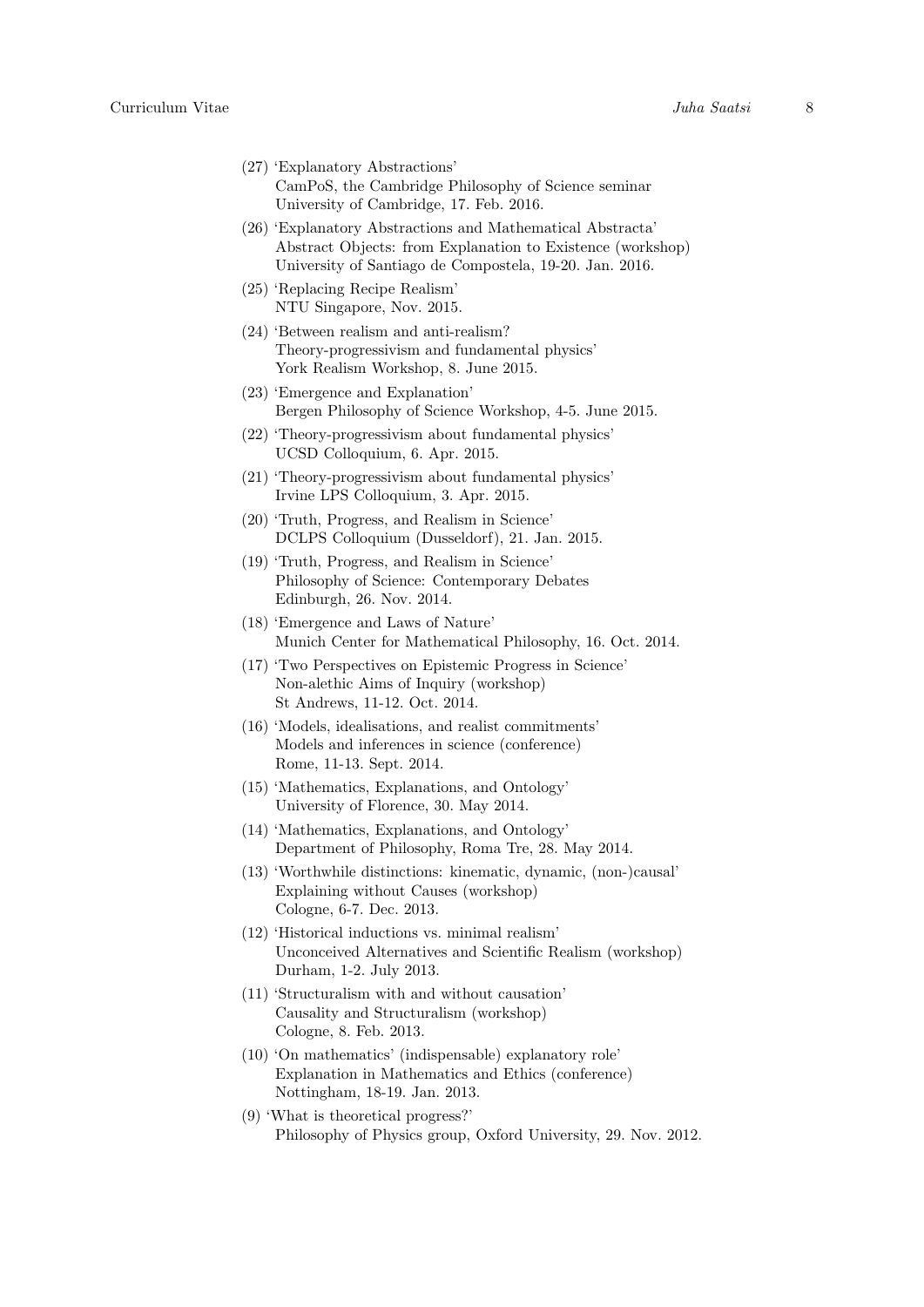- (8) 'Naturalism and the Benacerraf-Field challenge to Platonism' Department of Philosophy, Durham University, 25. Oct. 2012.
- (7) 'Naturalism and the Benacerraf-Field challenge to Platonism' Department of Philosophy, UEA, 18. Oct. 2012.
- (6) 'What is theoretical progress in science?' Evaluating Scientific Realism (conference) Department of Philosophy, Durham University, 7–8. Sept. 2012.
- (5) 'On mathematics' indispensable explanatory role in science' Workshop on mathematical explanation in science, Autonomous University of Barcelona, 9–10. March 2012.
- (4) 'Scientific realism and inferentially veridical representations' Centre for the History and Philosophy of Science, University of Sydney, 19. Sept. 2011.
- (3) 'Scientific realism and partially veridical representations' British Society for the Philosophy of Science, LSE, 1. Feb. 2010.
- (2) On Jill North's 'Structure of classical mechanics' International Ontology Conference, Leeds, 6. Sept. 2008.
- (1) 'How to defend scientific realism' History and Philosophy of Science seminar, University of Leeds, 28. Feb. 2007.

### Refereed Conferences and Workshops

- (41) 'Explanatory Power: Modal vs. Pragmatic Dimensions' BSPS2018, Oxford, 4-5. July 2018.
- (40) 'Overstretching IBE: Realism and the limits of explanatory reasoning' Models of Explanation, Turin, 11-13. June 2018.
- (39) 'Explanatory Power: Modal vs. Pragmatic Dimensions' Explanatory Power, Geneva, 14-15. June 2018.
- (38) 'Scientific Realism Meets Metaphysics of QM' EPSA2017, Exeter, 12-13. Sept. 2017.
- (37) 'Scientific Realism, QM, and History of Science' Quo Vadis Selective Scientific Realism?', Durham, 5-7. Aug. 2017.
- (36) 'Dynamical Systems Theory and Explanatory Indispensability' PSA2016, Atlanta, Nov. 2016.
- (35) 'Anti-reductionism and RG Explanation of Universality' Infinite Idealizations in Science, Munich MCPC, 8-9. June 2016.
- (34) 'A case for local realism' EPSA2015, Duesseldorf, 23-26. Sept. 2015.
- (33) 'Varieties of abstract explanations' (with Lina Jansson) EPSA2015, Duesseldorf, 23-26. Sept. 2015.
- (32) 'Theory-progressivism: between realism and anti-realism?' CLMPS2015, Helsinki, 3-8. Aug. 2015.
- (31) 'Varieties of abstract explanations' (with Lina Jansson) BSPS 2015, Manchester, 2-3. July 2015.
- (30) 'Non-causal explanations and "geometry of motion"' Explanation Beyond Causation, Munich, 23-24. Oct. 2014.
- (29) 'Pessimistic induction and realist recipes' New Thinking about Scientific Realism, Cape Town, 5-8. Aug. 2014.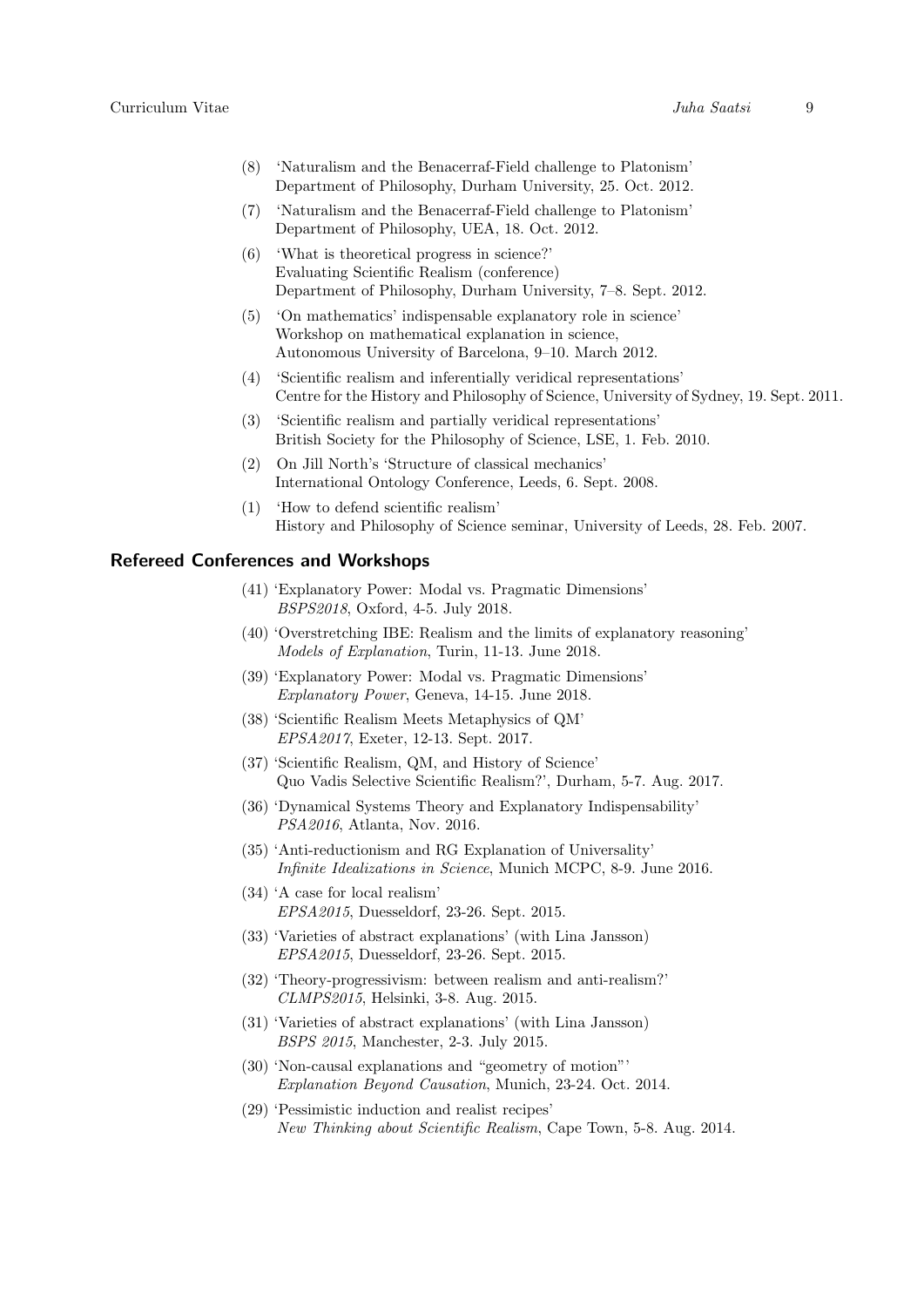- (28) 'Worthwhile distinctions: kinematic, dynamic, and (non-)causal explanations' BSPS 2014, Cambridge, 10-11. July 2014.
- (27) 'Naturalism and the Benacerraf-Field challenge to Platonism' Deductive Mathematical Cognition and Philosophy, Bristol, 7-8. April 2014.
- (26) 'Worthwhile distinctions: kinematic, dynamic, (non-)causal' Models and Simulations VI, Notre Dame, 9–11. May 2014. Abstract accepted; unable to go.
- (25) 'Realism, Explanatory Indispensability, and Ontic Accounts of Explanation' EPSA 2013, University of Helsinki, 28–31. Aug. 2013.
- (24) 'Realism, Explanatory Indispensability, and Ontic Accounts of Explanation' BSPS 2013, University of Exeter, 4–5. July 2013.
- (23) 'Reassessing Woodward's account of explanation' PSA 2012, University of San Diego, 15–17. Nov. 2012.
- (22) 'Models and analogies: a challenge to the partial structure account' BSPS 2012, University of Stirling, 5–6. July 2012.
- (21) 'On the epistemic status of IBE in science and philosophy' Metaphysics and Science, University of Kent, 2–3. July 2012.
- (20) 'Models and analogies: a challenge to the partial structure account' Models and Simulations V, Helsinki, 14–16. June 2012.
- (19) 'Epistemic conception of progress and the semantic view of theories' The Progress of Science, Tilburg, 25–27. Apr. 2012.
- (18) 'Scientific realism and inferentially veridical representations' 14th CLMPS, Nancy, 20–25. July 2011.
- (17) 'A counterfactual theory of non-causal explanation?' BSPS 2011, University of Sussex, 7–8. July 2011.
- (16) 'Naturalistic metaphysics and inference to the best explanation' Metaphysics and Philosophy of Science, Toronto, 13–14. May 2011.
- (15) 'Laudan's "Confutation" 30 years on' BSPS 2010, University of Dublin, 8–9. July 2010.
- (14) 'Scientic realism and the history of science' EPSA09, Amsterdam, 21–24. Oct. 2009.
- (13) 'Scientific realism and inconsistency' BSPS 2009, University of East Anglia, 13–14. July 2009.
- (12) 'Models, idealization, and partial truth: a framework' Models and Simulations III, University of Virginia, 6. Mar. 2009.
- (11) 'Kirchhoff's diffraction theory and scientific realism' BSPS 2008, St. Andrews, 8–9. July 2008.
- (10) 'Whence ontological structural realism?' European Philosophy of Science Association, Madrid, 15–17. Nov. 2007.
- (9) 'Material theory of induction and scientific realism' Confirmation, Induction and Science, LSE, 8–10. Mar. 2007.
- (8) 'Realism about unobservables vs. numbers' BSPS 2006, Southampton, 6–7. July 2006.
- (7) 'Reductive explanation, understanding, and realism' Philosophical Perspectives on Scientific Understanding, Amsterdam, 25–27. Aug. 2005.
- (6) 'Arguing for realism: global vs. local strategies' BSPS 2005, Manchester, 7–8. July 2005.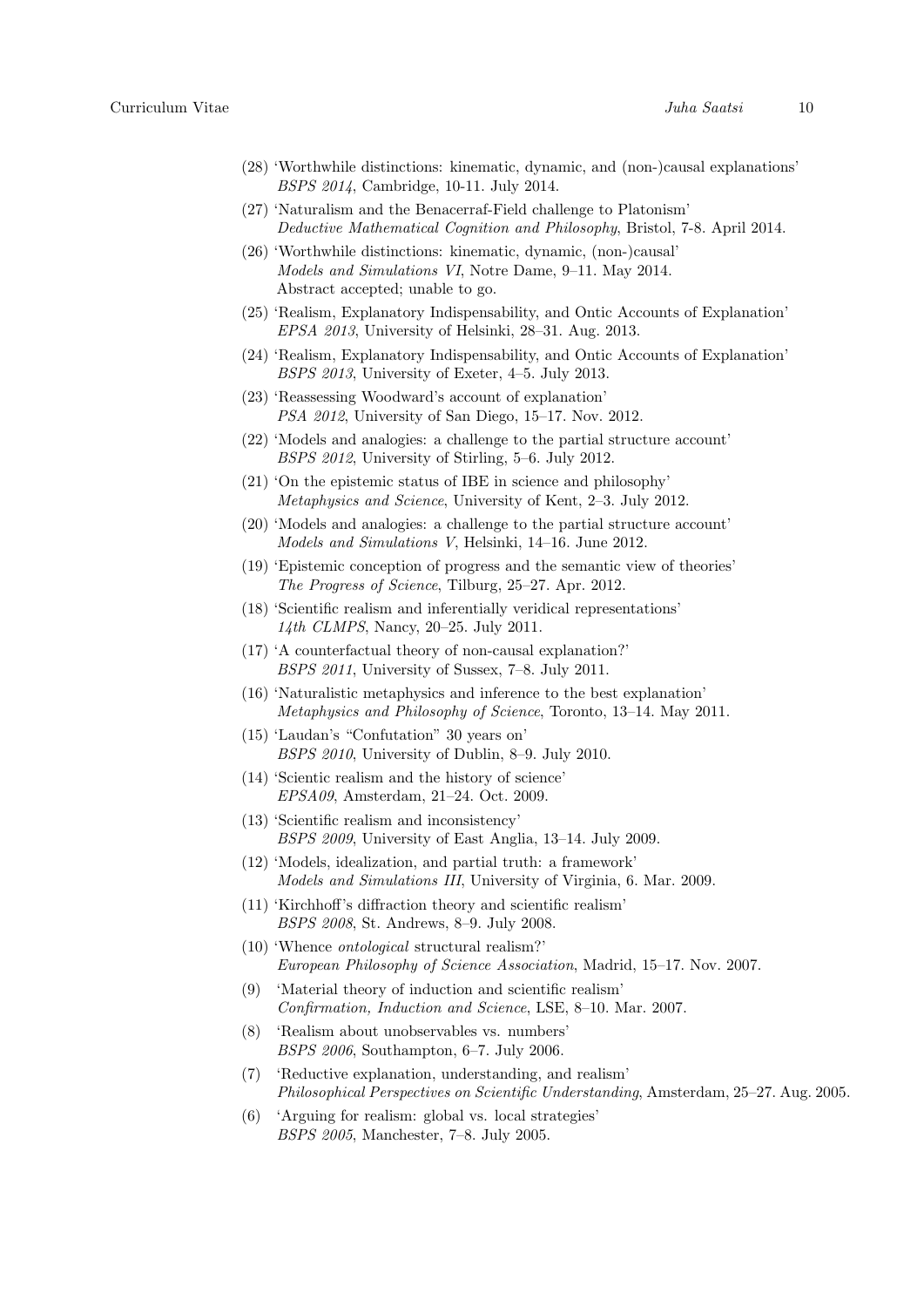- (5) 'Justifying the realist inference: how local can one go?' LSE Graduate Conference on Philosophy of Science, 27–28. May 2005.
- (4) 'Pessimistic induction and two fallacies' Philosophy of Science Association 19th Biennial Meeting, Austin, 18–21. Nov. 2004.
- (3) 'Reconsidering the Fresnel-Maxwell theory-shift' BSPS 2004, Canterbury, 9–10. July 2004.
- (2) 'The role of ramseyfication in structural realism' BSPS 2003, Belfast, 18–19. July 2003.
- (1) 'Quantum gravity, spacetime and structural realism' Philosophy of Science Association 18th Biennial Meeting, Milwaukee, 7–10. Nov. 2002.

### Other Workshops (not refereed)

- (6) 'Epistemology of mathematical platonism: explanation and overall evidence' Thinking about theory choice: Wuhan-Leeds lecture series, Wuhan, 24. Oct. 2019
- (5) 'Realism and Explanation in Quantum Mechanics' Models, Explanation, and Realism in Quantum Physics workshop, Leeds, 17. Jan. 2017
- (4) 'Theory progressivism about fundamental physics' Progress and Realism in Science workshop, Leeds, 24. Mar. 2015
- (3) 'On 'weak metaphysical emergence" Emergence in Physics workshop, Leeds, 27. Feb. 2015
- (2) 'What's wrong with the new indispensability argument' Indispensability, Explanation, and Scientific Realism workshop, Leeds, 23. Jan. 2009
- (1) 'Inconsistency and scientific realism' Is Science Inconsistent? workshop, Leeds, 21. June 2008.

# Teaching and Supervision

#### Postdoc Supervision

2017–2019 Robert Knowles, British Academy Postdoctoral Fellowship, Mathematics: The Unlikely Engine of Scientific Discovery.

#### PhD Supervision

| $2021 -$  | Yihan Jiang,<br>Funded by Chinese Scholarship Council (CSC).               |
|-----------|----------------------------------------------------------------------------|
| 2019–     | Mohammad Ali Emami,<br>Second supervisor, Sharif University of Technology. |
| 2018–     | Paul Hellen,<br>Funded by School of PRHS.                                  |
| 2018–     | Colin McCullough-Benner,<br>Funded by University of Leeds.                 |
| 2017      | Kohei Morita, visiting PhD student from University of Kyoto.               |
| $2015-$   | Douglas Earl, Modelling Interactions in QED<br>AHRC funded.                |
| 2015–2019 | Simon Newey, Realism, Probability, and Quantum Mechanics<br>AHRC funded.   |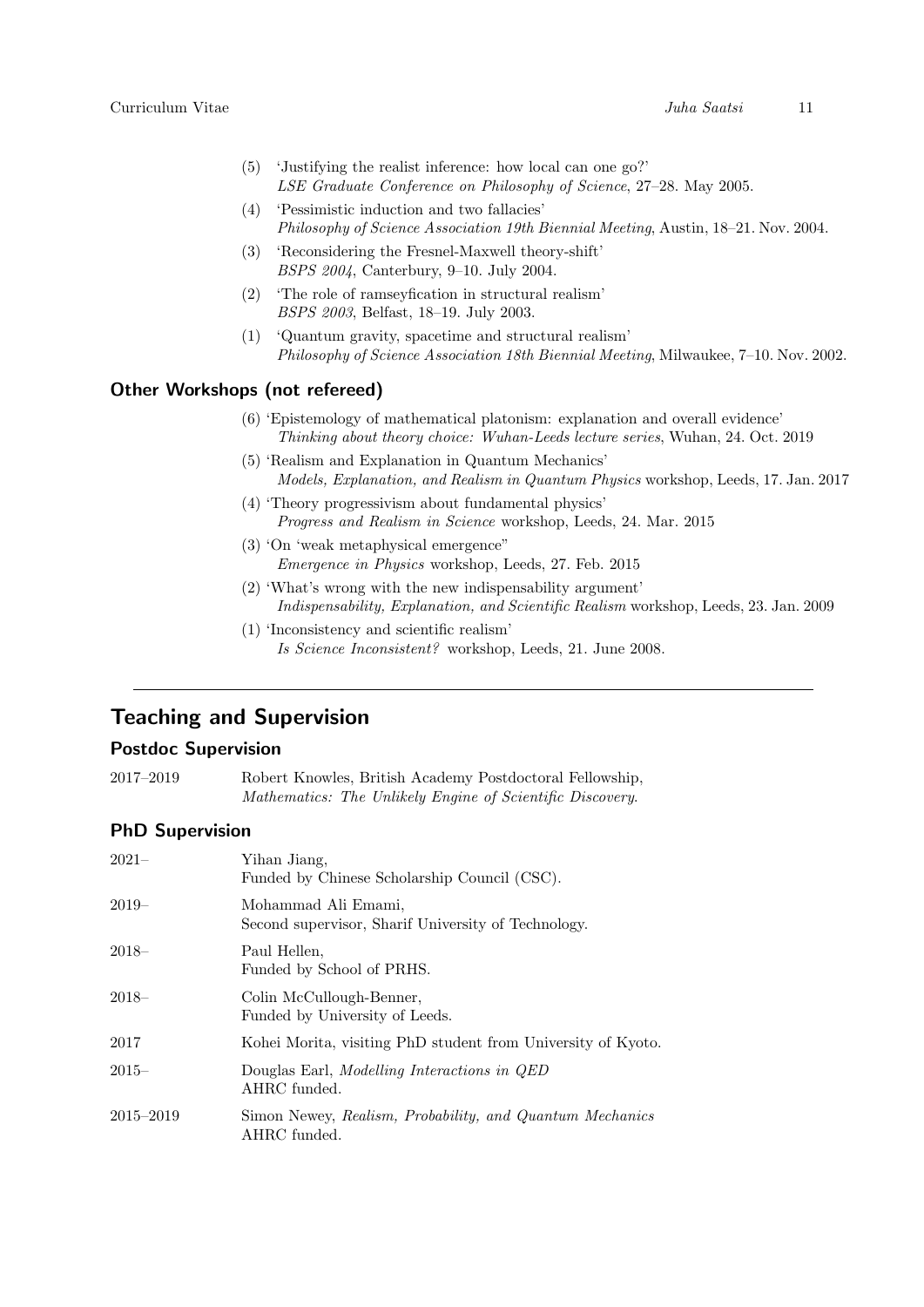| $2012 - 15$ | Jordan Bartol, <i>Biological Kinds</i><br>Funded by University of Leeds International Studentship. |
|-------------|----------------------------------------------------------------------------------------------------|
| 2010-14     | David Race, Applicability of Mathematics<br>AHRC funded.                                           |
| 2010-11     | Vasiliki Nassipoulou, Supervenience and Ontology of Spacetime                                      |
| 2009-13     | Mark Pexton, Non-Causal Explanation in Science<br>AHRC funded.                                     |

# Research Masters Supervision

| $2019-$ | Ziren Yang,                   |
|---------|-------------------------------|
|         | Applicability of Mathematics. |

## **Teaching**

Leeds Since 2008 I have led ten different UG modules and five different MA modules.

# Service Activity

## Editorships

2020– The British Journal for the Philosophy of Science Associate Editor

## External Service

| $2020 - 22$ | ERC Marie Curie Project FictStruct<br>Advisory Committee member                           |
|-------------|-------------------------------------------------------------------------------------------|
| $2019-$     | Scientific Understanding and Representation (SURe)<br>Steering Committee member           |
| $2018-$     | A Framework for Metaphysical Explanation in Physics (ERC)<br>Advisory Board member        |
| 2016-2019   | The British Society for the Philosophy of Science:<br>Executive Committee member          |
| 2016        | Nanyang Technological University, Singapore:<br>External Referee for a tenure application |
|             | University of Athens:<br>External Referee for promotion and job applications              |
| $2011 - 14$ | University of Bristol:<br>External Examiner for Taught Postgraduate courses (HPS).        |

### Departmental Service

| 2019–20   | Director of International Activities (PRHS)    |
|-----------|------------------------------------------------|
| 2019–20   | Deputy Director of Postgraduate Research (HPS) |
| 2016–2018 | Director of Taught Postgraduate Studies (PRHS) |
| 2013–15   | Research Postgraduate Tutor (HPS)              |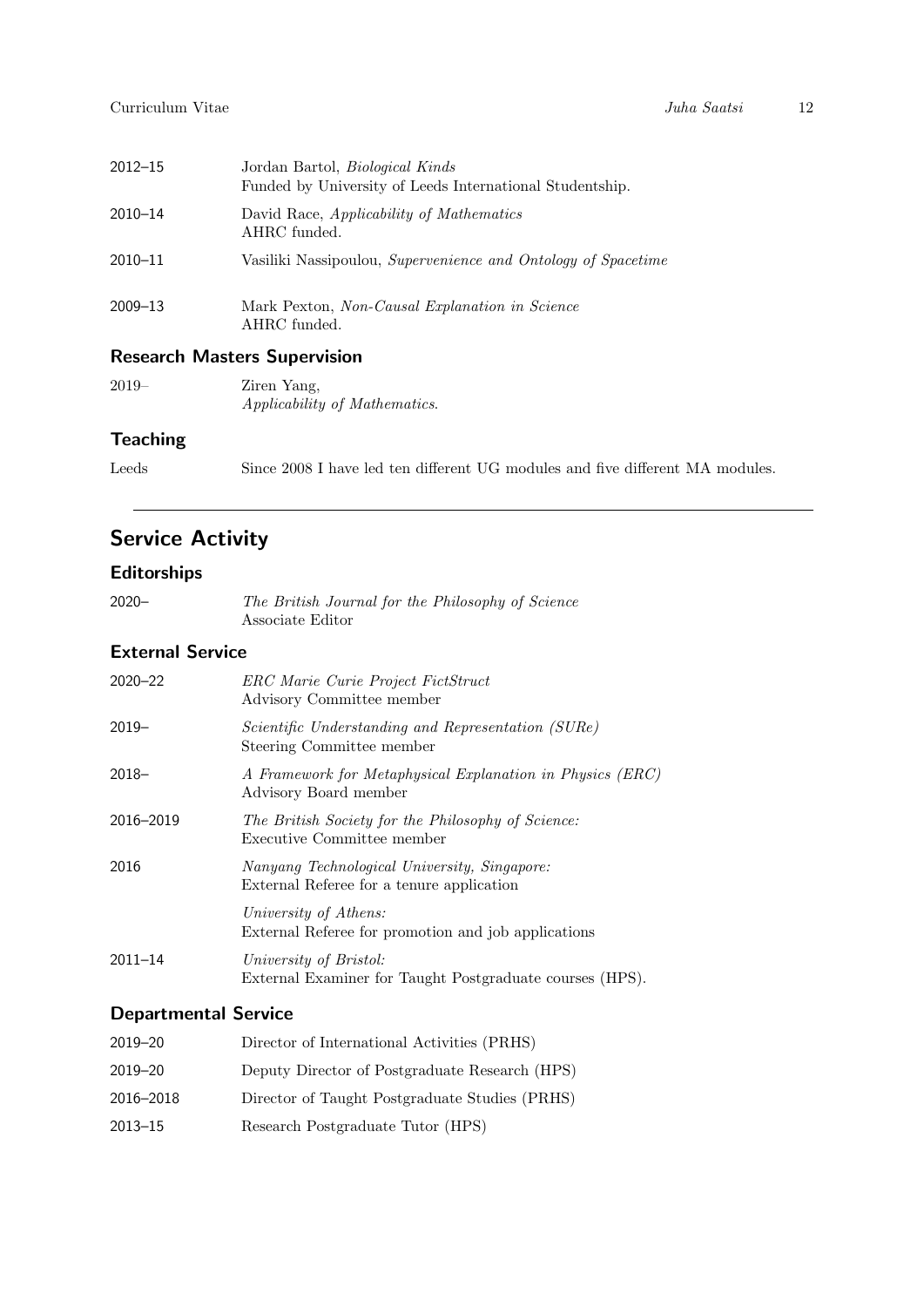| 2008-15 | MA Programme Director (HPS) |
|---------|-----------------------------|
| 2010-11 | IT/Web Officer $(2010-11)$  |

# PhD Examining

| Helsinki (2020)                                 |
|-------------------------------------------------|
| <b>UCL</b> (2019)                               |
| Kings College $(2017)$                          |
| University of Guelph (2016)                     |
| University of Leeds (8 examinations since 2009) |

# Refereeing

| Funding<br>applications | Austrian Science Fund (FWF)<br><b>British Academy</b><br>European Research Council (ERC)<br>Estonian Research Council (ETAg)<br>South African National Research Foundation<br>The National Science Centre of Poland<br>The Education University of Hong Kong                                                                                                                                                                                                                                                                                                                                                                                                                                                                                                                                                                                                                           |
|-------------------------|----------------------------------------------------------------------------------------------------------------------------------------------------------------------------------------------------------------------------------------------------------------------------------------------------------------------------------------------------------------------------------------------------------------------------------------------------------------------------------------------------------------------------------------------------------------------------------------------------------------------------------------------------------------------------------------------------------------------------------------------------------------------------------------------------------------------------------------------------------------------------------------|
| Books and<br>proposals  | Oxford University Press (several)<br>Cambridge University Press<br>Pickering & Chatto<br>Polity                                                                                                                                                                                                                                                                                                                                                                                                                                                                                                                                                                                                                                                                                                                                                                                        |
| Articles                | Analysis<br>Analytic Philosophy<br>The American Philosophical Quarterly<br>Australasian Journal of Philosophy<br>British Journal for the Philosophy of Science<br>Canadian Journal of Philosophy<br>Dialectica<br>Foundations of Science<br><b>EPSA</b> Proceedings<br>Ergo<br>Erkenntnis<br>European Journal for Philosophy of Science<br>International Studies in the Philosophy of Science<br>Inquiry<br>Journal for General Philosophy of Science<br>Journal of Philosophy<br>Mind<br>Philosophers' Imprint<br>Philosophia<br>Philosophical Quarterly<br>Philosophy of Science<br>Philosophical Studies<br>Philosophical Transactions B<br>Res Philosophica<br>Science and Education<br>Synthese<br>Studies in History and Philosophy of Biological and Biomedical Sciences<br>Studies in History and Philosophy of Modern Physics<br>Studies in History and Philosophy of Science |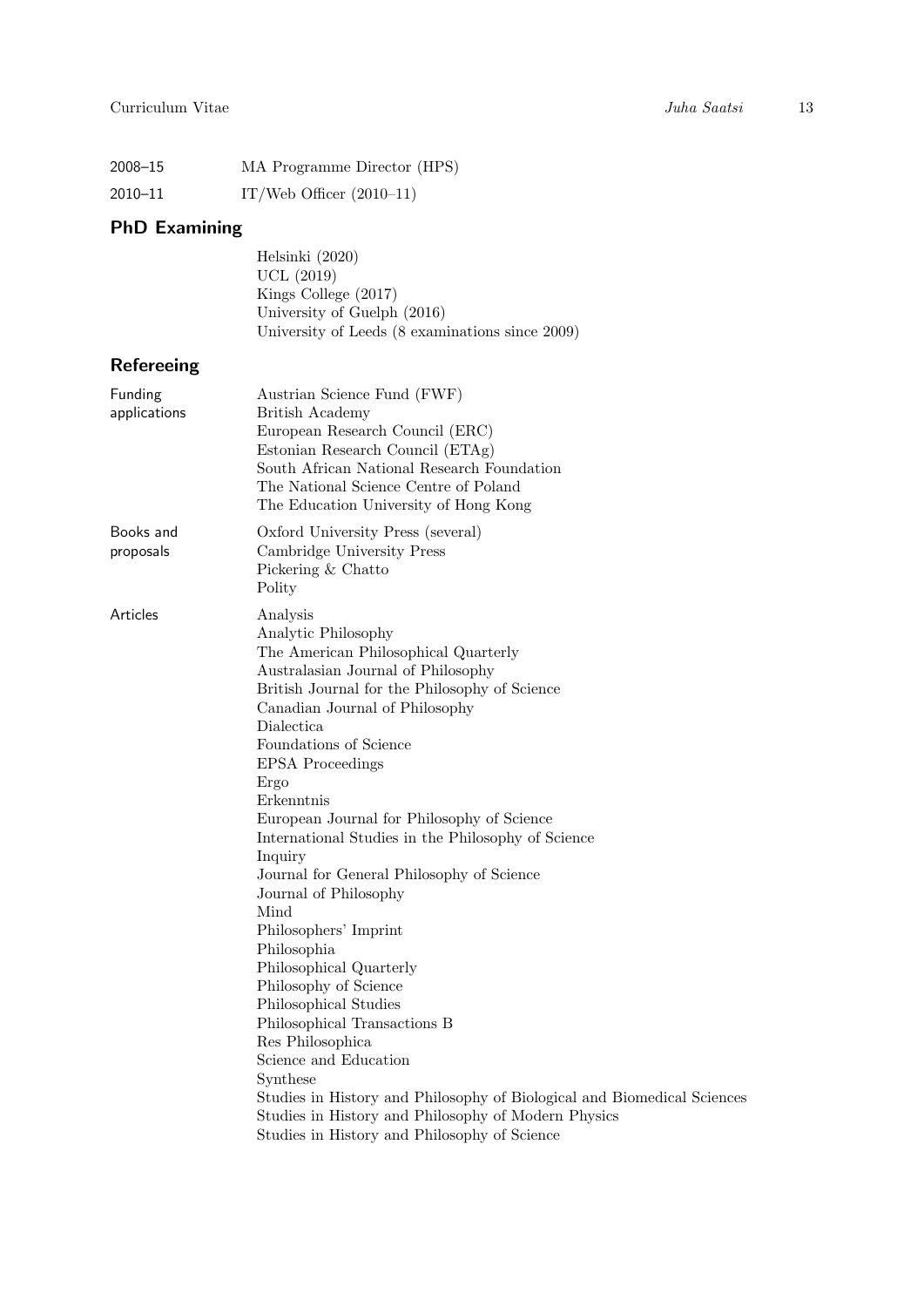|             | Theoria                                                                                                             |
|-------------|---------------------------------------------------------------------------------------------------------------------|
| Conferences | <i>Program Committee member for major conferences</i>                                                               |
| & workshops | IX Conference of the Spanish Society for Analytic Philosophy                                                        |
|             | British Society for the Philosophy of Science (BSPS2017, 2018, 2019)<br>Philosophy of Science Association (PSA2016) |
|             | European Philosophy of Science Association (EPSA2015)                                                               |
|             | Models of Explanation, 11-13 June 2018 (ModExp2018)                                                                 |
|             | Explanation Beyond Causation, Munich, 23-24 October 2014                                                            |

# Conference and Workshop Organisation

| 2017 | Get real!: Realism as a goal for the sciences and for HPS<br>19–20. September 2017, University of Leeds.                  |
|------|---------------------------------------------------------------------------------------------------------------------------|
|      | Scientific Realism and the Quantum<br>International Conference, 12-13. September 2017, University of Leeds.               |
|      | EPSA2017 Symposium: Scientific Realism and Quantum Physics,<br>6.-9. September 2017, Exeter.                              |
|      | Models, Explanations, and Realism in Quantum Physics<br>International worshop, 17. January 2017, University of Leeds      |
| 2016 | Composition in Physics: Superposition and Fundamentality<br>International worshop, 8. September 2016, University of Leeds |
|      | Decoherence in the (Philosophy) of Quantum Physics<br>International worshop, 2. September 2016, University of Leeds       |
|      | Underdetermination and Quantum Physics<br>International worshop, 20-21. May 2016, University of Leeds                     |
| 2015 | EPSA2015 Symposium: Local vs. Global Approaches to Realism,<br>25.–26. September 2015, Duesseldorf                        |
|      | Scientific Realism about the Quantum State<br>International worshop, 9. September 2015, University of Leeds               |
|      | Emergence and Laws<br>International worshop, 26.–27. June 2015, University of Leeds                                       |
|      | Progress and Realism in Science<br>International worshop, 24. March 2015, University of Leeds                             |
|      | Emergence in Physics<br>International worshop, 27. February 2015, University of Leeds                                     |
| 2014 | 9th UK Integrated HPS Workshop,<br>10.–11. April 2014, University of Leeds                                                |
| 2009 | Indispensability, Explanation, and Scientific Realism<br>International worshop, 23. January 2009, University of Leeds.    |
| 2003 | 12th UK Conference on the Foundations of Physics,<br>2.–5. September 2003, University of Leeds.                           |
|      |                                                                                                                           |

# Research Outreach and Impact Activities

| 2018 | Teaching the "measurement problem" of Quantum Mechanics      |
|------|--------------------------------------------------------------|
|      | IoP Stimulating Physics Network (A-level teachers' training) |
|      | 12. January 2018, University of Leeds.                       |